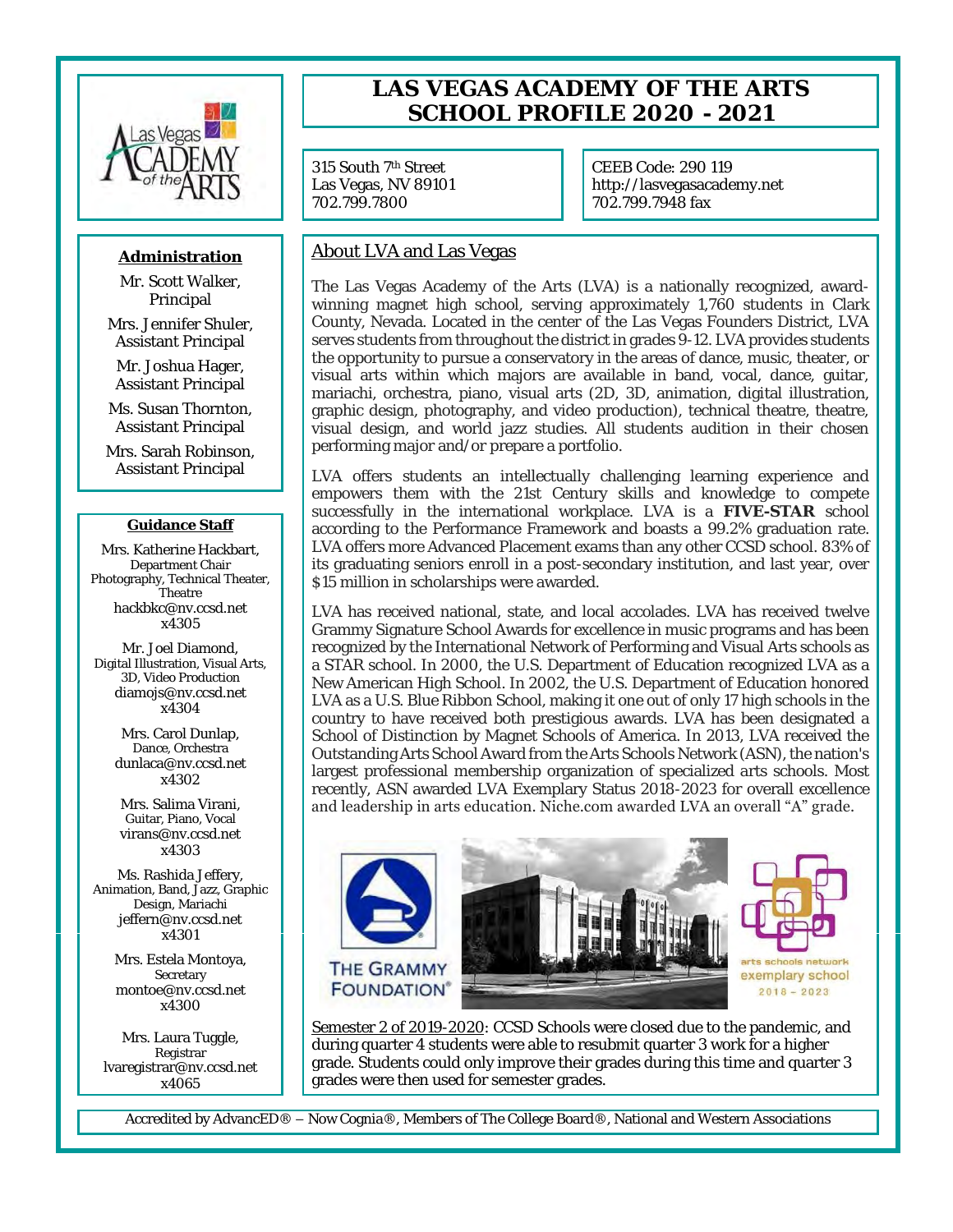# Pg. 2 | | LVA Conservatories

The **VISUAL ARTS Conservatory** provides students with intensive instruction in two and three-dimensional arts, ceramics, photo, visual design, digital illustration, graphic design, animation and video production. Numerous show openings in on-campus gallery space and in the community provide students with opportunities to display their work in an academic setting.

The **Performing Arts** program offers instruction in dance, technical theater, theater, vocal music, band, orchestra, jazz studies, guitar, mariachi ensemble, and piano. An aggressive production schedule provides students with many opportunities to perform in their chosen area of study, in both school and community productions/functions. The schools has two theaters that accommodate 1200 and 700 patrons as well as a black box space. It also has four dance studios, a multitude of individual music practice facilities and a recording studio.

In the **DANCE Conservatory, s**tudents are introduced to a wide range of dance experiences and activities that will enhance basic movement technique and creativity. Instruction is given in released-based modern dance, Graham, Horton, ballet, jazz, ballroom, as well as choreography, dance history, and improvisation. The department also offers dance electives for students who are not dance majors.

In the **THEATRE Conservatory**, students study both acting and technical theatre. The **technical theatre**  program provides students with training in lighting, sets, sound, and design for productions held in both large and small venues. Using various forms of technology and class work that centers on proper terminology, safety, and backstage procedures, technical theatre majors develop and build computer skills necessary for the entertainment world.

The traditional **acting** program provides an overview of theater and gives participants many opportunities to perform, from small classroom scenes to major productions. Basic acting skills are developed through improvisation, movement, and exercises for the actors. Acting students learn a broad cross-section of theatre theory and philosophy, and work toward placement in strong college theatre programs throughout the country. In addition, students have the opportunity to further refine their acting, singing and dancing skills through musical theatre courses and productions. Recent productions at the Academy include *Aida, Cats, The Elephant Man, Execution of Justice, The Wiz, West Side Story, Oklahoma, Cinderella, 42nd Street, Footloose, Kiss Me, Kate, Bus Stop, Scapin, Silent Sky, Antigone, Dogfight, and Rent.*

In the **MUSIC Conservatory** students participate in comprehensive activities that include instruction in brass, guitar, percussion, piano, strings, vocal, woodwinds, basic musicianship, history, music technology, theory, and world music. Students have the opportunity to participate in bands, guitar ensembles, madrigals, Mariachi ensembles, mixed choirs, orchestras, jazz ensembles, piano ensembles, wind ensembles and small ensembles in both rehearsal and performance settings. Sixty percent of the State of Nevada's Honor Band, Choir and Orchestra Students

attend the Las Vegas Academy. The department offers concentrations in **band, guitar, mariachi, orchestra, piano, vocal and jazz studies.**

There are several **band** programs at the Academy including chamber and symphonic. Students have the opportunity to join several school trips throughout the year. The bands are divided into three placement sections: Varsity I, Varsity II, and Varsity III. The Wind Ensemble was invited to perform in 2012 and 2017 at The Western International Band Clinic (WIBC). They have also been invited to perform at the prestigious Band of America National Concert Band Festival three times (1999, 2005, and 2011).

The **vocal** program is a program for 200+ of Las Vegas's most talented vocal students. There are six choirs for which students can audition: Bella Voz, Les Chanteuse, Cantare, Laudate, Konzert Chorale, and the Las Vegas Academy Singers as well as participation in our Opera Workshop ensemble and Vocal Jazz.

The **guitar** program at the Las Vegas Academy contains some of the most talented guitar players in the Las Vegas valley. As with the band program, the guitar program also contains Varsity I, Varsity II, and Varsity III levels. The department is a Gibson & Bender Award Winner.

The **mariachi** program draws students from all over Clark County who play in a mariachi ensemble with either a violin/viola, guitar/guitarron, or trumpet. It focuses on teaching the history and culture of the Mariachi, preserving the traditional music, and exploring into the music of the today's popular Mariachi ensembles. In 2014, Mariachi earned 1st place Best High School Mariachi Division at the National City Mariachi Festival and Competition. In 2017, they earned 2nd place at the San Antonio, TX national competition.

The **orchestra** program at the Las Vegas Academy is one of the most selective and premier orchestras for talented orchestral students in the Las Vegas valley. There are currently four levels of orchestras at the Las Vegas Academy. Students play music from orchestra literature, including full orchestra repertoire in collaboration with the Band Department, during their various orchestra concerts during the Academy school year. In 2008, the American String Teacher's Association lauded the Las Vegas Academy Philharmonic as the top full orchestra in the country. The Philharmonic students, along with the Jazz Band were invited to participate in the prestigious 68th Annual Midwest Clinic in Chicago in 2014.

The **piano** program has three levels of piano classes for each individual student at the Academy. The piano curriculum has three components: music history, keyboard and music theory, and performance. Students may participate in any of four solo and small ensemble recitals as well as performing in the Multiple Piano Festival scheduled in May.

The **jazz** program works in syncopation with the band program as students undergo a rigorous and competitive audition process in order to be admitted to the Academy. In recent years, the jazz program has placed as one of the top 3 jazz bands in the west coast. Along with big band, the Academy's combo won the Downbeat Award in 2008 and 2013. There are three levels of jazz bands: Jazz I, Jazz II, and Jazz III. The department has worked with Anita Brown, Chris Potter, Ndugu Chancler, Randy Brecker, and others.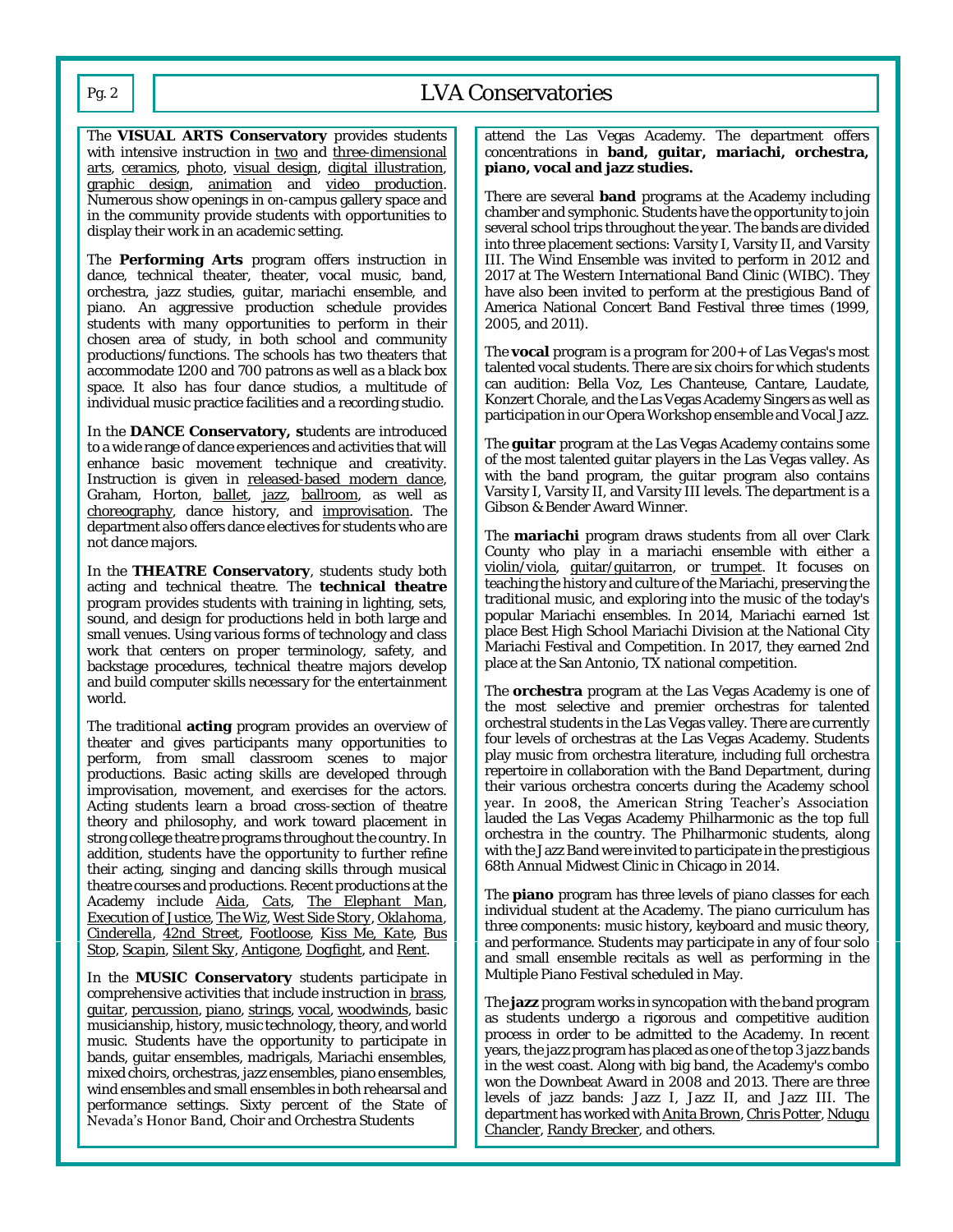# LAS VEGAS ACADEMY – SCHOOL CODE 290119 – TESTING HISTORY Page <sup>3</sup>

| <b>ACT</b>                                                                           |                      |                   |                      |                  |                      |                  |
|--------------------------------------------------------------------------------------|----------------------|-------------------|----------------------|------------------|----------------------|------------------|
|                                                                                      | 2016                 | 2017              |                      | 2018             | 2019                 | 2020             |
| National                                                                             | 20.8                 | 21.0              |                      | 20.8             | 20.7                 | $\star\star$     |
| Nevada                                                                               | $17.7*$              | 17.8              |                      | 17.7             | 17.9                 | ;;;;;;           |
| LVA                                                                                  | $21.5*$              | 22.2              |                      | $\frac{1}{22.1}$ | $\frac{22.6}{ }$     | $\frac{1}{23.2}$ |
| <b>SAT</b>                                                                           |                      |                   |                      |                  |                      |                  |
|                                                                                      | 17EBRW               |                   | 17 <sub>M</sub>      |                  | 18EBRW               | <u>18M</u>       |
| National                                                                             | 533                  |                   | 527                  |                  | 536                  | 531              |
| Nevada                                                                               | 563                  |                   | 553                  |                  | 574                  | 533              |
| LVA                                                                                  | 603                  |                   | 562                  |                  | 600                  | 559              |
|                                                                                      |                      |                   |                      |                  |                      |                  |
|                                                                                      | 19EBRW               |                   | <u>19M</u>           |                  | 20EBRW               | 20M              |
| National                                                                             | 531                  |                   | 528                  |                  | $\star\star$         | $\star\star$     |
| Nevada                                                                               | 580                  |                   | 576                  |                  |                      |                  |
| <b>LVA</b>                                                                           | 592                  |                   | 569                  |                  | 616                  | 585              |
| <b>Advanced Placement Exam</b>                                                       |                      |                   |                      |                  |                      |                  |
| # enrolled in AP Class                                                               |                      |                   | <u> 2017 </u><br>950 | 2018<br>955      | 2019<br>1023         | 2020<br>500      |
| # of students tested                                                                 |                      |                   | 486                  | 518              | 556                  | 486              |
| Exams taken                                                                          |                      |                   | 969                  | 941              | 957                  | 1161             |
| Scored 3 or above                                                                    |                      |                   | 564                  | 523              | 499                  | 717              |
| % 3 or above                                                                         |                      |                   | 58.2                 | 55.6             | 53.1                 | 61.8             |
| *15-16 Nevada adopted mandatory ACT testing<br>** data not available as of 9/10/2020 |                      |                   |                      |                  |                      |                  |
|                                                                                      |                      |                   |                      |                  |                      |                  |
| Student Ethnicity / Gender %                                                         |                      |                   |                      |                  |                      |                  |
| Caucasian                                                                            |                      | $17 - 18$<br>43.9 |                      | 18-19<br>44.1    | 19-20<br>43.3        | 20-21<br>43      |
| Hispanic/Latino                                                                      |                      | 28.3              |                      | 28.1             | 28.7                 | 30.4             |
| Asian                                                                                |                      | 9.5               |                      | 9.6              | 9.7                  | 8.9              |
|                                                                                      |                      |                   |                      |                  |                      | 7.4              |
| African American                                                                     |                      | 7.6               |                      | 7.5              | 7.7                  |                  |
| Native American/<br>Alaskan                                                          |                      | >1                |                      | >1               | >1                   | >1               |
| Native Hawaiian/                                                                     |                      | 1.4               |                      | 1.4              | 1.1                  | 1.3              |
| Pacific Islander                                                                     |                      |                   |                      |                  |                      |                  |
| Two or more races<br>Female                                                          |                      | 9<br>67.7         |                      | 9<br>68          | 9<br>69.3            | 8.6<br>68.3      |
| Male                                                                                 |                      | 32.3              |                      | 32               | 30.7                 | 31.7             |
|                                                                                      |                      |                   |                      |                  |                      |                  |
| Post-Secondary Plans of Graduates                                                    |                      |                   |                      |                  |                      |                  |
|                                                                                      | <u> 2016</u>         |                   | <u> 2017 </u>        | 2018             | 2019                 | 2020             |
| # of Grads                                                                           | 364                  |                   | 416                  | 390              | 405                  | 372              |
| 4 Yr College<br>2 Yr College                                                         | 69.6<br>15.7         |                   | 70<br>19.4           | 68.5<br>14.4     | 71.6<br>10.4         | 67.7<br>15.9     |
| Other                                                                                | 14.7                 |                   | 10.6                 | 17.1             | 18                   | 18               |
| Other includes GAP year, trade and vocational schools,                               |                      |                   |                      |                  |                      |                  |
| military, full-time work, travel, religious mission,                                 |                      |                   |                      |                  |                      |                  |
| professional dance, music, acting or modeling.                                       |                      |                   |                      |                  |                      |                  |
|                                                                                      |                      |                   |                      |                  |                      |                  |
|                                                                                      | <b>Grading Scale</b> |                   |                      |                  | Class of 2020        |                  |
| $A - 4.0$<br>$B-3.0$                                                                 |                      | 90-100%<br>80-89% |                      |                  |                      |                  |
| $C-2.0$<br>$D-1.0$                                                                   |                      | 70-79%<br>60-69%  |                      |                  | Average GPA<br>3.428 |                  |

#### ass Rank

ass rank is calculated using all courses receiving credit, and all members of the class are included. Rank is based on weighted ade point average. Unweighted grade point average is based on 4.0 scale. Honors and Advanced Placement courses are given additional weighted grade factor of .025 and .050 spectively.

or the Cohort of 2020, a maximum of fourteen (14) courses or enty-eight (28) semesters of Honors, Advanced Placement P), and/or International Baccalaureate (IB) courses will ceive Bonus Points. This creates a Weighted GPA cap of 4.800 the highest possible GPA.

or the Cohorts of 2021 and beyond, there is no limit to the mber of Honors, AP, or IB courses that will receive Bonus ints. This removes the Weighted GPA cap.

#### ank in Class

#### Class of 2020 had 372 students

|      | GPA (weighted)  | # of students |        |    |
|------|-----------------|---------------|--------|----|
| 54.8 | 4.000 or higher |               | $10\%$ |    |
|      | $3000 - 3999$   |               |        |    |
|      | 2.000-2.999     | スフク           | 50%    | ΧҺ |
|      | Jow 2.00        |               |        |    |

### The Las Vegas Academy offers the following:

Honor classes:

Geometry **Animation III** Algebra II Spanish II, III Pre-Calculus AB Japanese II, III Biology Chinese II Geoscience **World History** Chemistry U.S. History Physics U.S. Government Anatomy/Physiology

Advanced Placement classes:

English Lang & Composition World History Inglish Lit & Composition Human Geography Calculus AB Calculus AB U.S. History Statistics **U.S. Government** Biology Macroeconomics Physics I: Algebra Based Microeconomics Environmental Science Psychology Computer Science Principles Art History apanese Lang & Culture Studio Art Drawing Spanish Lang & Culture Studio Art 2D Spanish Lit & Culture Studio Art 3D Music Theory

#### Dual Credit classes:

| <b>NTH 101</b> |   |
|----------------|---|
| NTH 102        | Ν |
| <b>HFM 103</b> | Ν |
| <b>HEM 105</b> | Ν |
| NG 101 H       | Ν |
| NG 102 H       | Ν |
| IIST 101       |   |

English 9, 10, 11, 12 Computer Science II

**HIST 102 H MATH 95 MATH 96**  $MATH$  126 H **MATH 127 H MUS 122** AUS 125